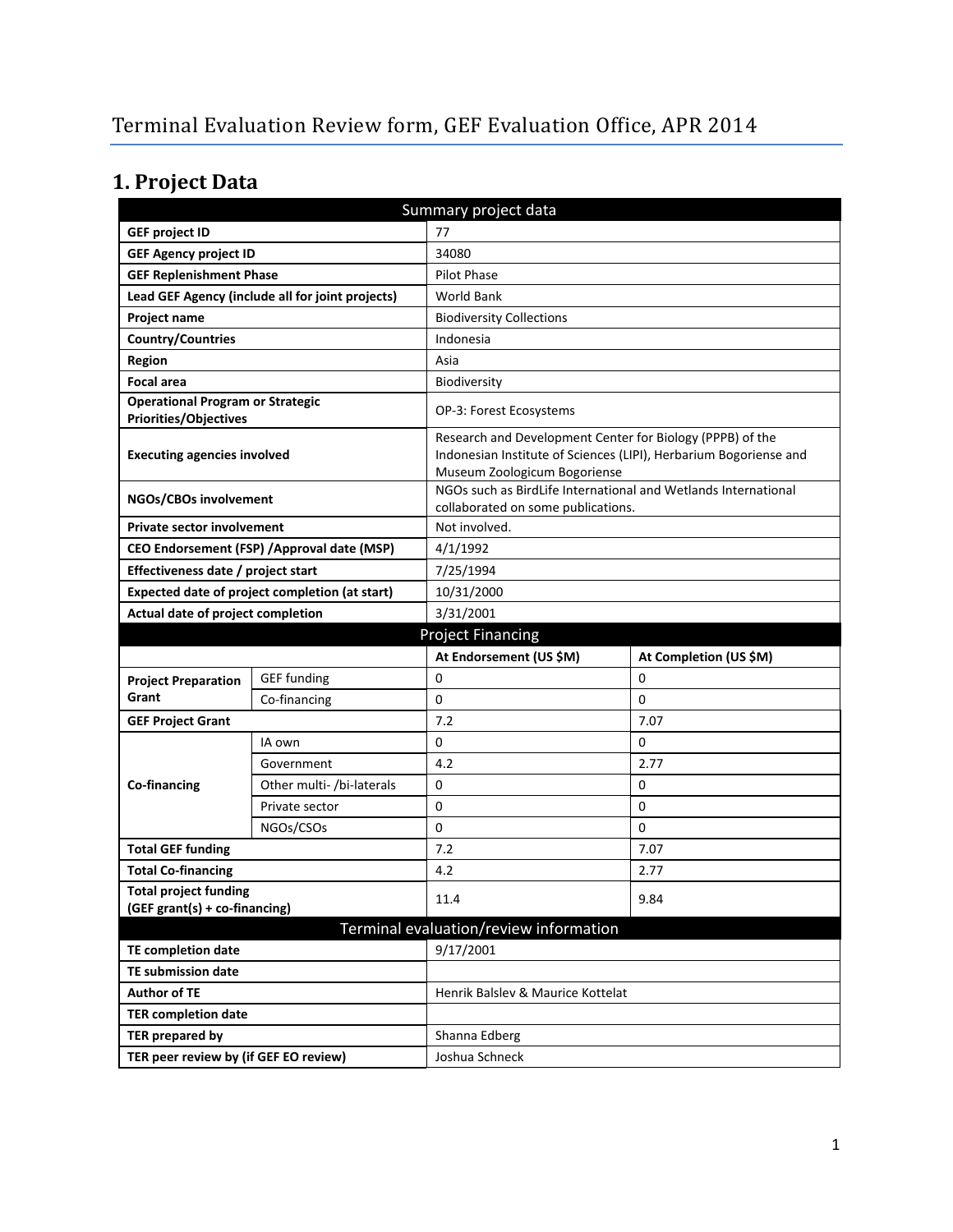### **2. Summary of Project Ratings**

| <b>Criteria</b>                                  | <b>Final PIR</b> | <b>IA Terminal</b><br><b>Evaluation</b> | <b>IA Evaluation</b><br><b>Office Review</b> | <b>GEF EO Review</b> |
|--------------------------------------------------|------------------|-----------------------------------------|----------------------------------------------|----------------------|
| <b>Project Outcomes</b>                          |                  |                                         | MU                                           | MS                   |
| <b>Sustainability of Outcomes</b>                | ML               |                                         |                                              | ML                   |
| <b>M&amp;E Design</b>                            | n/a              | n/a                                     | n/a                                          | MS                   |
| <b>M&amp;E</b> Implementation                    |                  | n/a                                     | n/a                                          | UA                   |
| <b>Quality of Implementation</b>                 | n/a              |                                         |                                              |                      |
| <b>Quality of Execution</b>                      | n/a              |                                         |                                              | MS                   |
| <b>Quality of the Terminal Evaluation Report</b> | n/a              | n/a                                     |                                              | MS                   |

### **3. Project Objectives**

#### 3.1 Global Environmental Objectives of the project:

As stated in the Project Document (PD), the project's global environmental objective is to support Indonesia's efforts at conserving biodiversity by strengthening the capacity of the Research and Development Center for Biology to collect, inventory, and monitor biodiversity data. Biological inventories are a crucial part of environmental assessment and biodiversity conservation.

3.2 Development Objectives of the project:

The project's components are stated in the Project Document as follows:

- 1. General project management and coordination
- 2. Systematic collections and research in botany and zoology
	- a. Human resources development: 18 graduate-level scholarships in systematic biology, 11 overseas work-study programs, local management training programs, and on-the-job training for managers, scientists, interns, and technicians
	- b. Collections restoration and development: provide renovations, supplies, and staff to improve and expand specimen storage, improve organize, and restore deteriorating specimens
	- c. Research facilities: renovate and provide literature and equipment for biology research facilities
	- d. Publications and products: develop an illustrated technical glossary, a computerized bibliography, a computerized gazetteer, a database and handbooks covering taxa, national field guides, and a specimen identification service
- 3. Information systems management: set up a computer database and local area network for biodiversity specimen management and dissemination
- 4. Scientific collaboration and services: technical assistance and office equipment to strengthen capacity to manage collaborative research, client services, and training programs

3.3 Were there any **changes** in the Global Environmental Objectives, Development Objectives, or other activities during implementation?

There were no changes to the project objectives.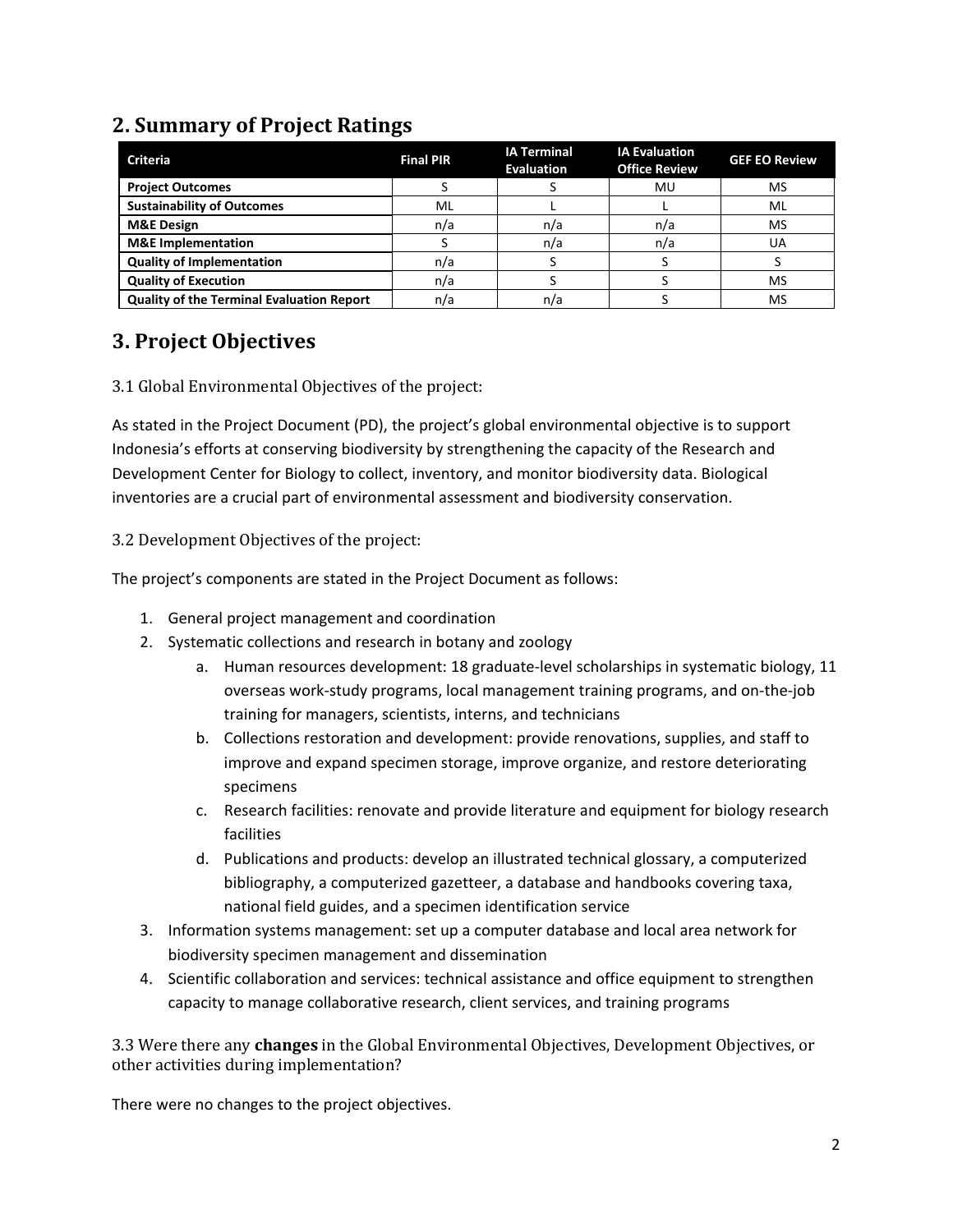#### **4. GEF EO assessment of Outcomes and Sustainability**

Please refer to the GEF Terminal Evaluation Review Guidelines for detail on the criteria for ratings.

Relevance can receive either a Satisfactory or Unsatisfactory rating. For Effectiveness and Cost efficiency, a six point rating scale is used (Highly Satisfactory to Highly Unsatisfactory), or Unable to Assess. Sustainability ratings are assessed on a four-point scale: Likely=no or negligible risk; Moderately Likely=low risk; Moderately Unlikely=substantial risks; Unlikely=high risk. In assessing a Sustainability rating please note if, and to what degree, sustainability of project outcomes is threatened by financial, sociopolitical, institutional/governance, or environmental factors.

Please justify ratings in the space below each box.

| 4.1 Relevance | Rating: Satisfactory |
|---------------|----------------------|
|---------------|----------------------|

The project falls under GEF Operational Program 3: Forest Ecosystems. The Operational Program prioritizes conservation and sustainable use of forest ecosystems, which the project intends to accomplish by increasing the ability of Indonesia's Research and Development Center for Biology to collect, inventory, and monitor biodiversity data. Increasing the inventory and monitoring capabilities of this institution will add to the scientific knowledge of Indonesia's biodiversity, which will in turn aid the Indonesian government in its forest conservation efforts.

The project also aligns with Indonesian priorities. The 1991 Biodiversity Action Plan outlined a strategy for biodiversity conservation that included provisions for the Research and Development Center's improvement in information and research collections. This improvement effort will be aided by the project.

| <b>4.2 Effectiveness</b> | <b>Rating: Moderately Satisfactory</b> |
|--------------------------|----------------------------------------|
|--------------------------|----------------------------------------|

Overall project effectiveness is rated moderately satisfactory. The project "restored and developed the collections in the [Research and Development Center for Biology] to world-class standards" (TE, page 3). Human resources and technical capacity were strengthened. The project met most of its objectives, but failed to obtain the required scientific literature and did not provide internet or intranet access to the Research and Development Center for Biology. On a component-by-component basis:

1. General project management and coordination

This will be discussed below, under Project Implementation and Project Execution.

- 2. Systematic collections and research in botany and zoology
	- a. Human resources development: 18 graduate-level scholarships in systematic biology, 11 overseas work-study programs, local management training programs, and on-the-job training for managers, scientists, interns, and technicians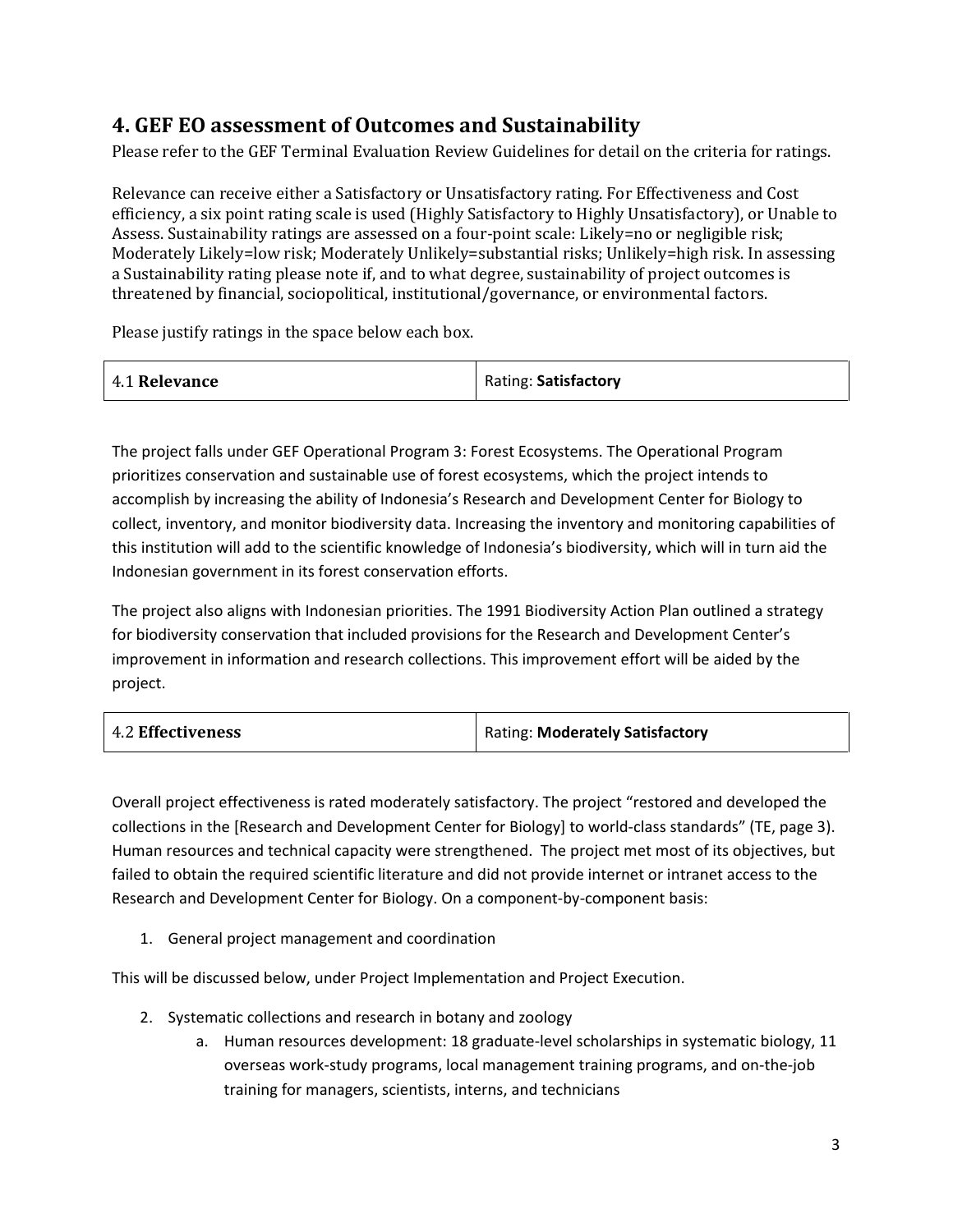The aforementioned targets for human resources development were either met or exceeded. According to the TE, the training opportunities improved work morale, team building, and allowed the employees of the Research and Development Center for Biology to create an overseas network "that enhances scientific collaboration and extends the Research and Development Center for Biology's biodiversity services" (TE, page 6). The capacity building efforts also upgraded curatorial practices to international standards.

> b. Collections restoration and development: provide renovations, supplies, and staff to improve and expand specimen storage, improve organize, and restore deteriorating specimens

This component also exceeded its target. 255,000 botany specimens were renovated or stabilized, out of an original target of 200,000. Botany specimens were given new covers and a new organization system. However, the restorations only covered only 12% of the Center's botany specimens, with a backlog of 200,000 specimens stored in unsatisfactory conditions. An Integrated Pest Management system replaced the use of toxic chemicals for preserving botany specimens and practices for keeping the research center clean and secure were improved. For zoology specimens, the entire collection of over two million specimens was stabilized, reorganized, and moved to a new facility that meets international standards. However, some zoology collections remain unidentified and unattended.

> c. Research facilities: renovate and provide literature and equipment for biology research facilities

The target for improving research facilities was met. Three research laboratories and a type room were upgraded, and renovations took place in several other areas. An electric plant specimen drier and a walk-in freezer were installed. The building was rewired to solve fluctuations in electrical voltage. Nineteen microscopes were provided, but according to the TE more are needed. New storage and viewing equipment were procured, along with two computers and a server.

> d. Publications and products: develop an illustrated technical glossary, a computerized bibliography, a computerized gazetteer, a database and handbooks covering taxa, national field guides, and a specimen identification service

For botany publications, only 50% of the planned acquisitions of scientific literature were provided, but targets for the production of botany publications was "nearly met" (TE, page 7). A technical bilingual glossary, a computerized bibliography, four original field guides, a curatorial manual, a management policy, and five international publications were produced by the project. 83 reference books were bought on zoology, which did not meet the project target. The project produced a management and curation handbook, a museum brochure, and two field guides on zoology, but a technical glossary was not completed. The TE attributes the incompletion of this component to the unforeseen need to restore the entire zoology collection. The project only planned for a partial restoration, and the need to restore the entire zoology collection and procure additional equipment caused a delay in this component.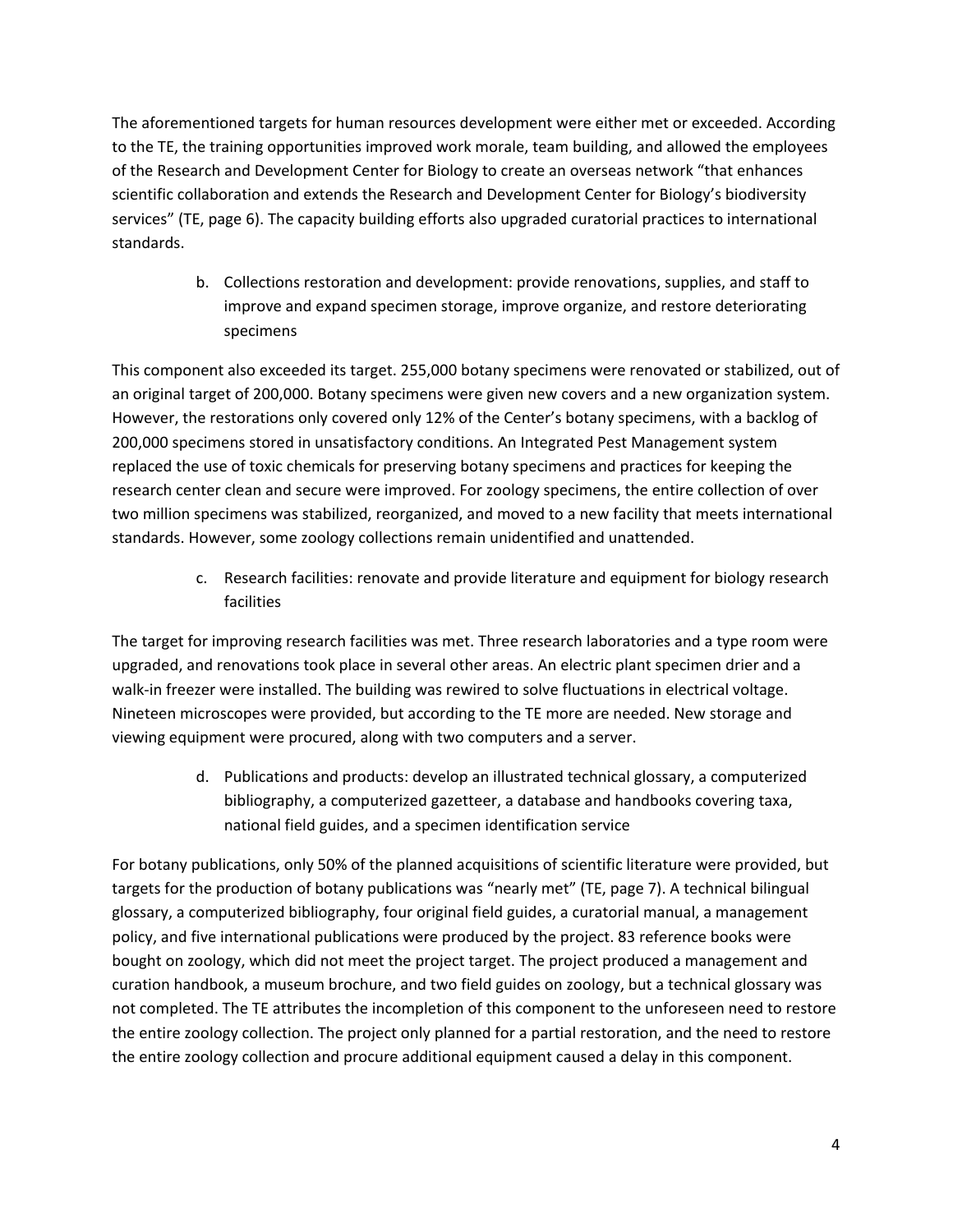3. Information systems management: set up a computer database and local area network for biodiversity specimen management and dissemination

Software for an Indonesian Biodiversity Information System for both botany and zoology was developed and is fully functional, although the information system was downgraded into a pilot version at project midterm. The database was showcased at an international meeting in Germany, and a website was created for accessing information about the project. 384,000 zoology and botany records were added to the database. According to the TE, there were some problems with erroneous data validations, but they were in the process of being corrected. There were also problems with the IT staff lacking knowledge of nomenclature rules due to insufficient coordination between the IT staff and the taxonomic staff. In addition, "several taxonomists demonstrated limited understanding of the [database] and its potential use" (TE, page 8). The TE states that the project "worked through" these issues (TE, page 8). The database was used for preparation of two field guides authored by the staff of the research center. The project procured computers, accessories, and software to the Center, but the project was unable to provide intranet or internet access, as had been expected. The TE reported problems with maintenance contracts on this component.

4. Scientific collaboration and services: technical assistance and office equipment to strengthen capacity to manage collaborative research, client services, and training programs

The project produced 17 field guides, two collection manuals, and a brochure for the research center. Many of these were produced entirely by research center staff, while others were prepared in collaboration with NGOs such as BirdLife International and Wetlands International. According to the TE, this component developed adherence to standards for peer review, style, and originality among research staff. The project established a foundation for distributing the research center's publications and producing additional books on biodiversity. The project also sponsored competitive research grants to support collaborative taxonomic research with other research and academic institutions, but the midterm evaluation "found that the quality of the proposals and utility and quality of the reports did not justify further use of GEF funds" (TE, page 9). Finally, public open house and training events were sponsored to expose the Indonesian public to the work and benefits of the research center. Over 6,000 students and teachers attended these events.

| 4.3 Efficiency | Rating: Moderately Satisfactory |
|----------------|---------------------------------|
|----------------|---------------------------------|

The project was extended by five months, and the TE reported a number of delays in project implementation. The Project Implementation Unit did not adhere to World Bank procurement procedures, which resulted in delays in obtaining equipment and publishing materials. The Technical Advisory Group broke their contract with the project in 1998 following civil unrest, which caused delays in some project activities. Staff changes "have been dealt with sporadically and with difficulty," which also caused delays (TE, page 10). The financial and institutional sustainability study was also delayed, but the TE does not explain why. The unanticipated need to move all of the zoology specimens to a new facility caused delays in the project's training and publication components. The delay in providing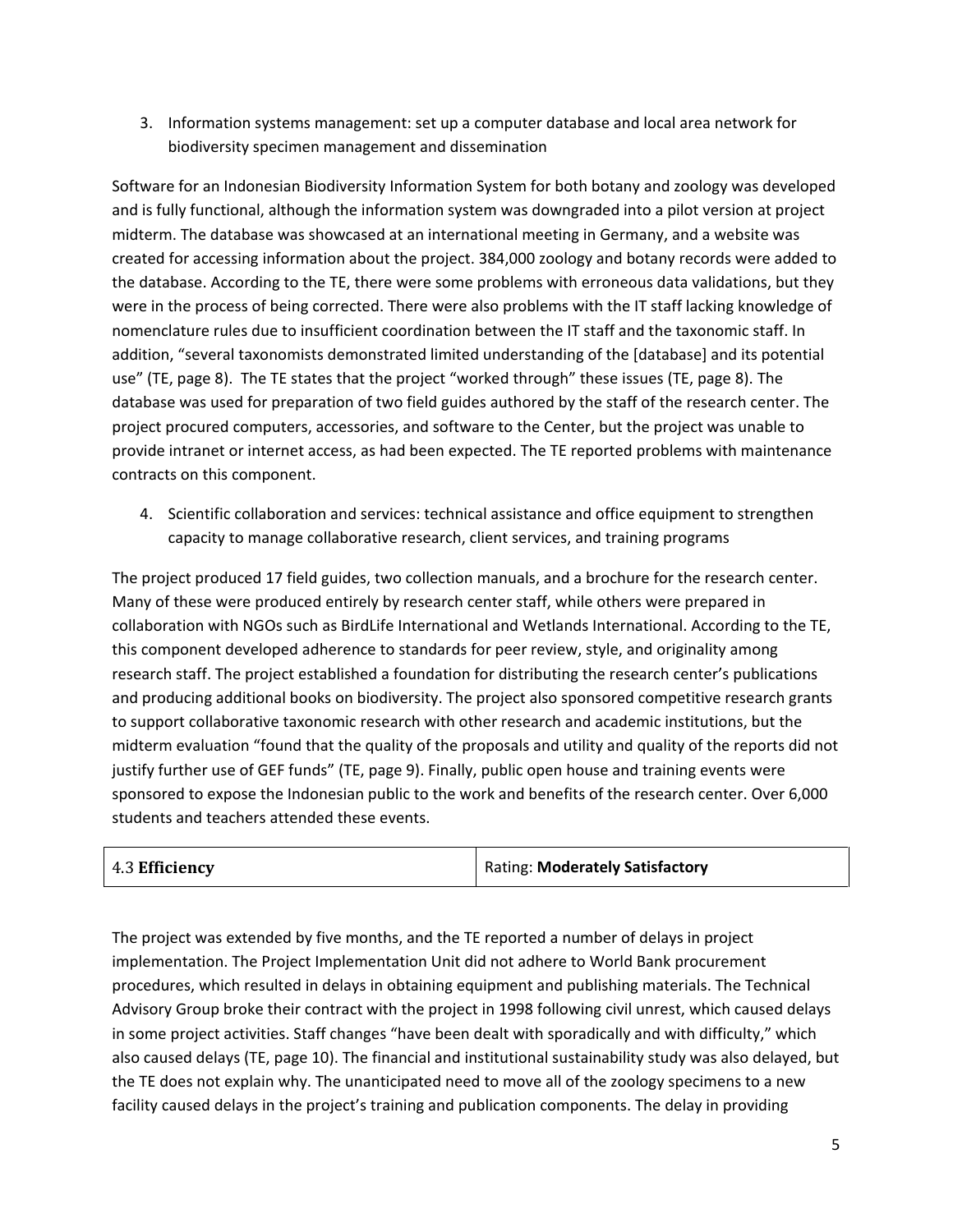reference materials "seriously compromised the efficiency and quality of future curation and research" (TE, page 7). There were also "delays caused by contractor and technical assistance differences" in setting up the databases (TE, page 8). However, the TE reports that problems were identified and acted on in a timely manner, and the project completed most of its outputs by project closure. Lastly, the TE states that until the midterm evaluation, project implementation progress was rated as unsatisfactory, but progress improved considerably following the midterm report.

| 4.4 Sustainability | Rating: Moderately Likely |
|--------------------|---------------------------|
|--------------------|---------------------------|

*Financial*: **Moderately likely**; a budget line was established for the maintenance and continued restoration of the collections. Nonetheless, "this funding is likely to remain insufficient to meet all the aspirations of the staff" (TE, page 12). The project has procured enough curatorial supplies to last 3-4 years, but "maintenance and upgrading of research and IT equipment remain highly dependent on international collaboration" (TE, page 12). A foundation for publishing and distributing the works of the research center is in place. However, the financial and institutional sustainability study that was carried out by the project was not integrated into the future plans of the research center.

*Sociopolitical*: **Moderately Likely**; government commitment to the research center appears high, as evidenced by the center's ability to hire ten staff despite a hiring freeze in the Indonesian civil service. Also, the research center prepared a transition plan to integrate project initiatives into regular operations. However, "the technicians in the Herbarium are insufficient to maintain the yearly increase of the collections, thus they will have limited effect on the remaining unrestored collections or the large backlog of unsorted material" (TE, page 12). In addition, "the recommendations [made by the project] to PPPB management have not been adopted and the structural changes to commercialize products and services of researchers have not been considered in the recent PPPB reorganization" (TE, page 13).

*Institutional*: **Moderately likely**; the education, training opportunities, and equipment upgrades offered to the research center have strengthened its capacity to manage biological collections and coordinate biological research. Outside scientists and institutions have returned specimens to the research center at an increasing rate due to the improved state of the collections. On the other hand, the TE mentions that "issues on intellectual property rights have not been addressed and this threatens the availability of the data to the public (contradicting the project objectives)" (TE, page 12). If the information is not made publicly available, the research center "will have missed the opportunity and the intention to become a useful, dynamic research and management tool" (TE, page 12). The TE does not specify the legal issues or how they could be resolved.

*Environmental*: **Not applicable**.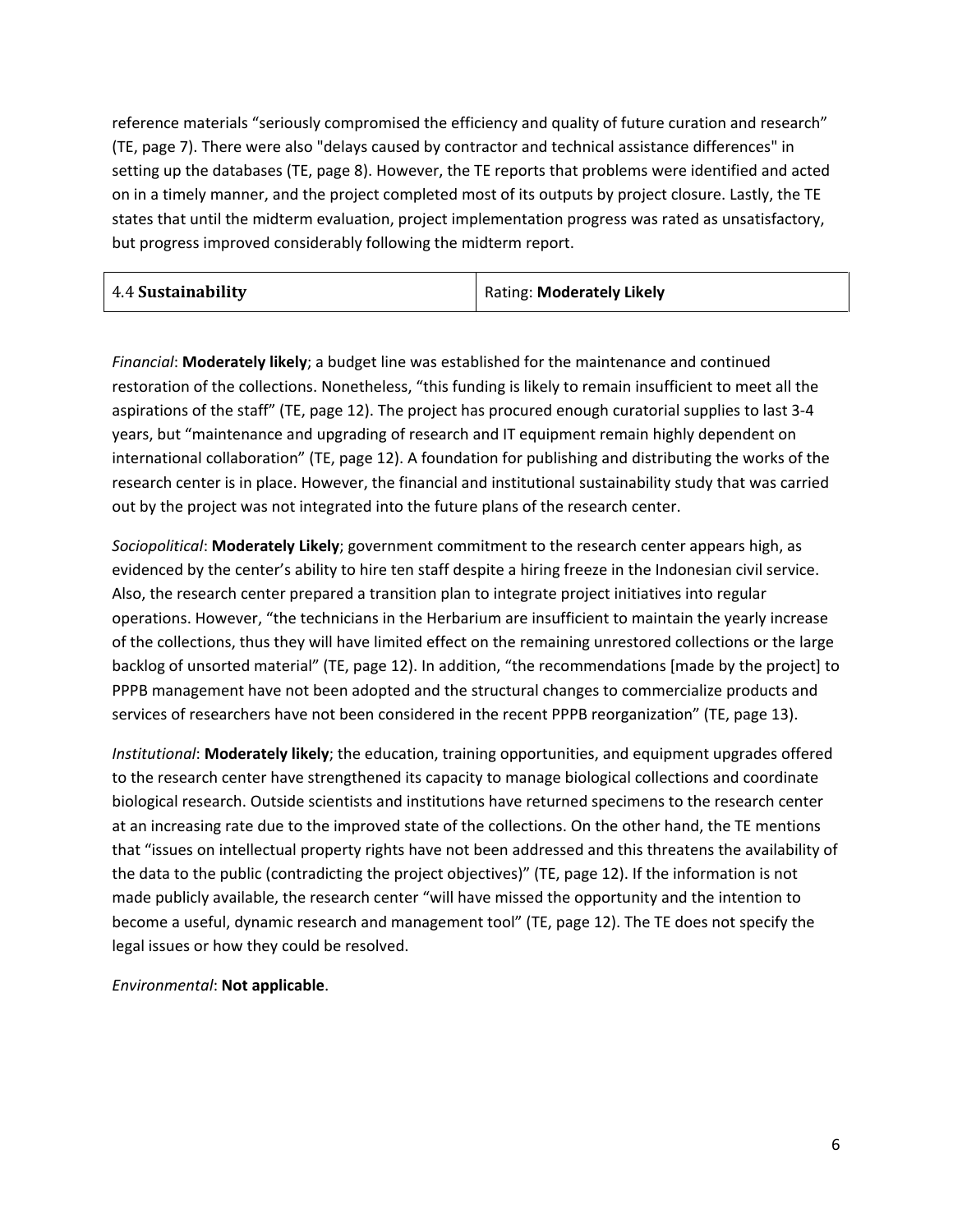#### **5. Processes and factors affecting attainment of project outcomes**

5.1 Co-financing. To what extent was the reported co-financing essential to the achievement of GEF objectives? If there was a difference in the level of expected co-financing and actual co-financing, then what were the reasons for it? Did the extent of materialization of co-financing affect project's outcomes and/or sustainability? If so, in what ways and through what causal linkages?

Actual cofinancing was only 66% of planned cofinancing. All cofinancing came from the government of Indonesia. The Asian financial crisis of 1997 and subsequent drop in the value of the rupiah limited the ability of the Indonesian government to provide the original dollar value of the planned cofinancing. It is not clear in the TE which activities were financed by cofinancing, and what effect the lack of actual cofinancing had.

5.2 Project extensions and/or delays. If there were delays in project implementation and completion, then what were the reasons for it? Did the delay affect the project's outcomes and/or sustainability? If so, in what ways and through what causal linkages?

As mentioned above, the project was extended by five months, and the TE reported a number of delays in project implementation. The Executing Agency did not adhere to World Bank procurement procedures, which resulted in delays in obtaining equipment and publishing materials. The Technical Advisory Group broke their contract with the project in 1998 following civil unrest, which caused delays in some project activities. Staff changes "have been dealt with sporadically and with difficulty," which also caused delays (TE, page 10). The financial and institutional sustainability study was also delayed, but the TE does not explain why. The unanticipated need to move all of the zoology specimens to a new facility caused delays in the project's training and publication components. The delay in providing reference materials "seriously compromised the efficiency and quality of future curation and research" (TE, page 7). There were also "delays caused by contractor and technical assistance differences" in setting up the databases (TE, page 8). However, the myriad delays did not appear to affect the completion project outputs or project sustainability.

5.3 Country ownership. Assess the extent to which country ownership has affected project outcomes and sustainability? Describe the ways in which it affected outcomes and sustainability, highlighting the causal links:

Country ownership appears to be mixed. Government commitment to the research center is high, judging by the center's ability to hire ten staff despite a hiring freeze in the Indonesian civil service, as well as the government's provision of its cofinancing commitment despite a severe financial crisis. However, the research center did not adopt the recommendations made by the project regarding management and research services and products, which may limit the project's sustainability. The TE reported that the Research and Development Center's management was not always "sufficiently engaged to assist the Project Implementation Unit in solving some critical problems," although it showed "great support" for the project (TE, page 4). Also, a User Advisory Group was created to involve the public in the project, but the User Advisory Group did not function well beyond the initial consultation, and there was a lack of incentives for user participation.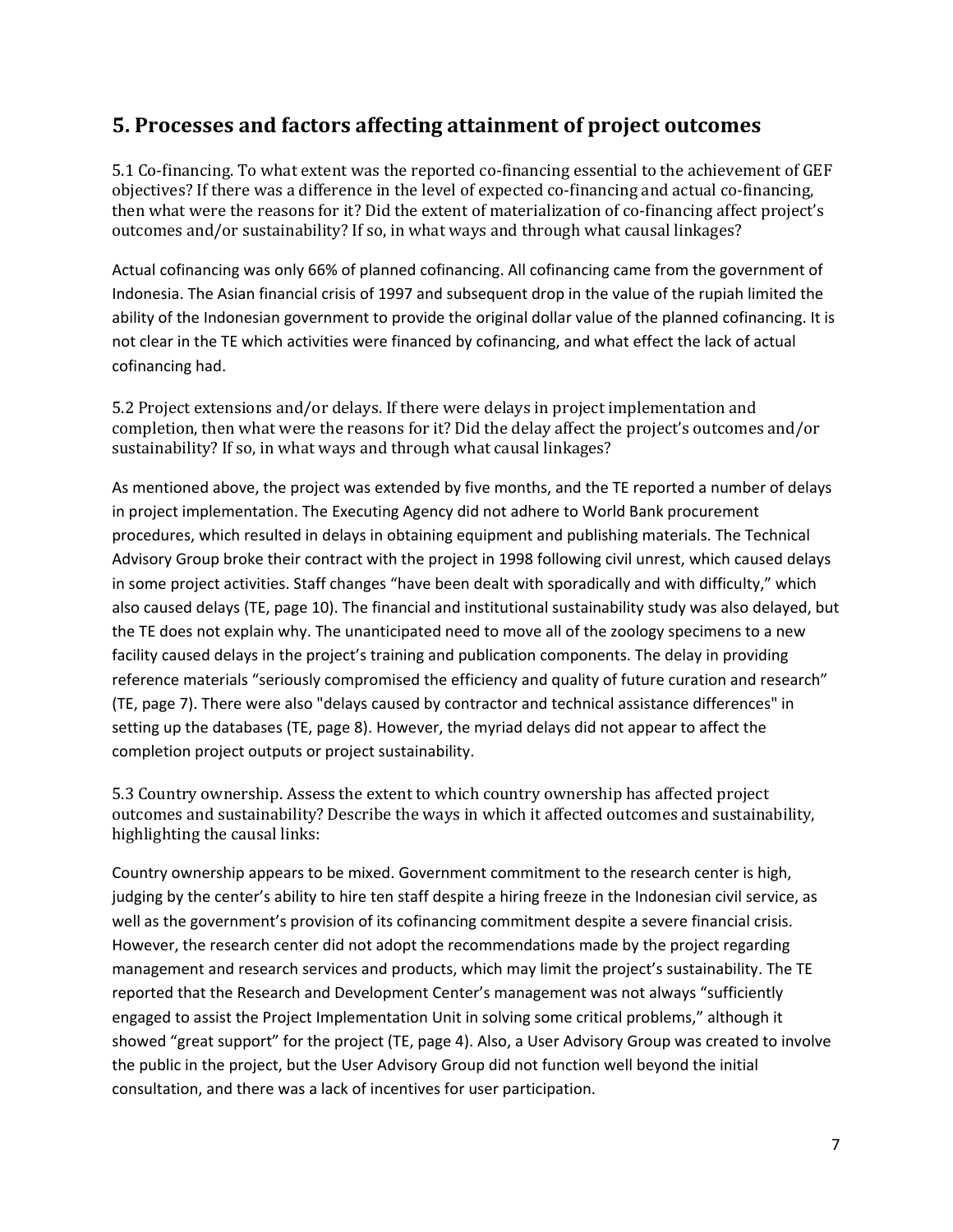## **6. Assessment of project's Monitoring and Evaluation system**

Ratings are assessed on a six point scale: Highly Satisfactory=no shortcomings in this M&E component; Satisfactory=minor shortcomings in this M&E component; Moderately Satisfactory=moderate shortcomings in this M&E component; Moderately Unsatisfactory=significant shortcomings in this M&E component; Unsatisfactory=major shortcomings in this M&E component; Highly Unsatisfactory=there were no project M&E systems.

Please justify ratings in the space below each box.

| 6.1 M&E Design at entry | Rating: Moderately Satisfactory |
|-------------------------|---------------------------------|
|-------------------------|---------------------------------|

According to the Project Document, the Research and Development Center for Biology would develop the project monitoring system during project inception. The PD has several guidelines for the content of the monitoring system, but it is unknown whether the monitoring system was developed. The indicators of the project's logical framework are measurable, relevant, and achievable. However, there is no budget for M&E in the Project Document.

| 6.2 M&E Implementation | Rating: Unable to Assess |
|------------------------|--------------------------|
|------------------------|--------------------------|

The TE does not describe project M&E.

#### **7. Assessment of project implementation and execution**

Quality of Implementation includes the quality of project design, as well as the quality of supervision and assistance provided by implementing agency(s) to execution agencies throughout project implementation. Quality of Execution covers the effectiveness of the executing agency(s) in performing its roles and responsibilities. In both instances, the focus is upon factors that are largely within the control of the respective implementing and executing agency(s). A six point rating scale is used (Highly Satisfactory to Highly Unsatisfactory), or Unable to Assess.

Please justify ratings in the space below each box.

| 7.1 Quality of Project Implementation | Rating: Satisfactory |
|---------------------------------------|----------------------|
|---------------------------------------|----------------------|

The TE judged the project quality at entry to be satisfactory, and the project "was well structured" (TE, page 14). One flaw noted in project design was that the project document was too detailed, such that "it appeared to have intimidated execution" (TE, page 3). Also, the project design underestimated the very low baseline of IT capabilities in the research center, thus underestimating the center's needs and limiting the ability of the project to meet its objectives in this regard.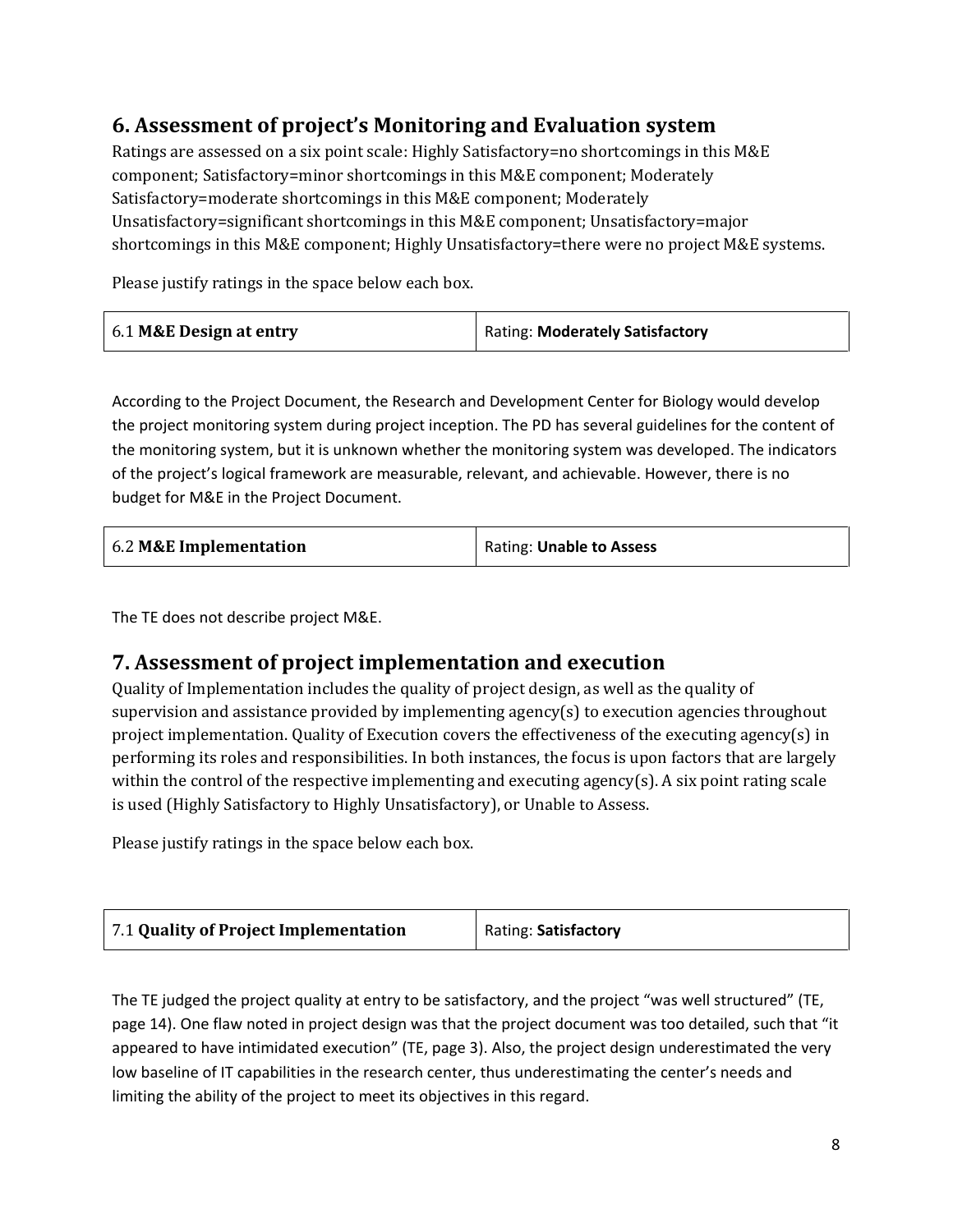The TE rates the supervision of the World Bank as highly satisfactory. According to the TE, the project was adequately reviewed with sufficient supervisory missions. When problems were noted in the midterm review, the Bank increased its level of supervision until corrections were made. Overall, "the Bank has provided significant support to the government and the implementing agency and its responses to implementation problems were timely and efficient" (TE, page 14).

| 7.2 Quality of Project Execution | Rating: Moderately Satisfactory |
|----------------------------------|---------------------------------|
|----------------------------------|---------------------------------|

The TE states that the groups that were formed to assist the project, such as the Steering Committee, Project Management Committee, User Advisory Group, Technical Advisory Group, and Project Implementation Unit provided a mixed level of support, "resulting in inconsistencies and sometimes strained relationships among implementers and managers," and "some groups that were hoped to facilitate smooth implementation of project activities did not consistently deliver" (TE, page 5).

The TE reported that the Research and Development Center's management was not always "sufficiently engaged to assist the Project Implementation Unit in solving some critical problems," although it showed "great support" for the project (TE, page 4). In addition, the Project Management Committee "was not consistent in fulfilling its executive responsibility, but has improved through the project life" (TE, page 5). According to the TE, the User Advisory Group did not function well beyond the initial consultation, and there was a lack of incentives for user participation. The Project Implementation Unit "established a poor record in adhering to Bank procurement procedures, resulting in delays in obtaining scientific and curatorial equipment, materials, taxonomic references, and book printing" (TE, page 5). The Steering Committee, on the other hand, "provided sustained and critical support" (TE, page 5).

The TE also rates the conduct of the Technical Advisory Group as satisfactory; it "established the critical scientific basis for most of the project activities" (TE, page 5). However, "the style of work delivery by some Technical Advisory Group members caused strained relationships," although the TE does not explain further. Lastly, "there have been inconsistencies in project management that affected the implementation and coordination of activities. Staff changes to improve project management have been dealt with sporadically and with difficulty resulting in long delays. The knowledge and proactivity of staff to seek assistance to deal with financial and procurement matters remained low" (TE, page 10). Project management used 26% of the project's funds as opposed to the 17% that was originally budgeted, but the TE does not explain the reason for this.

#### **8. Assessment of Project Impacts**

*Note - In instances where information on any impact related topic is not provided in the terminal evaluations, the reviewer should indicate in the relevant sections below that this is indeed the case and identify the information gaps. When providing information on topics related to impact, please cite the page number of the terminal evaluation from where the information is sourced.*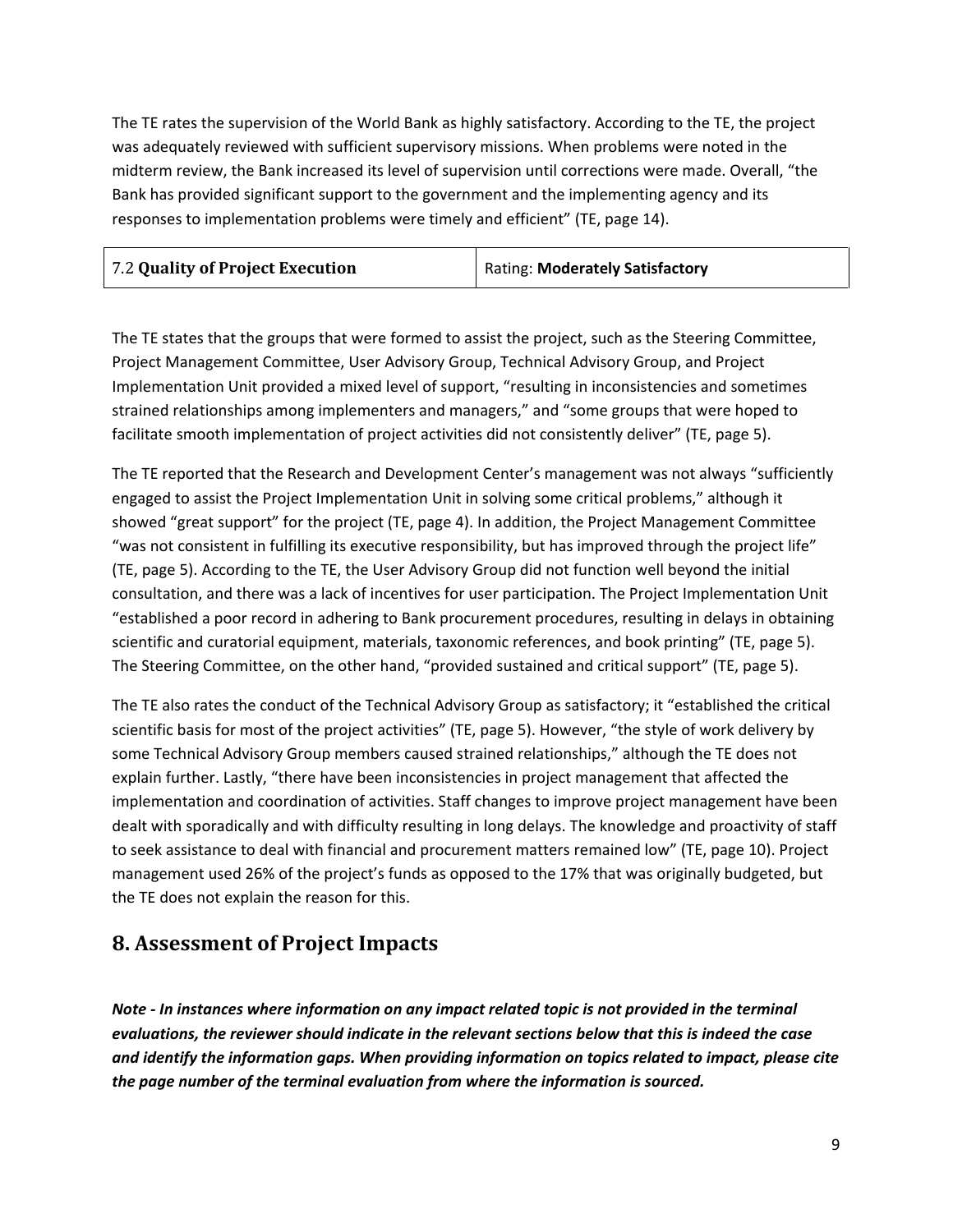8.1 Environmental Change. Describe the changes in environmental stress and environmental status that occurred by the end of the project. Include both quantitative and qualitative changes documented, sources of information for these changes, and how project activities contributed to or hindered these changes. Also include how contextual factors have contributed to or hindered these changes.

No environmental change was reported in the TE.

8.2 Socioeconomic change. Describe any changes in human well-being (income, education, health, community relationships, etc.) that occurred by the end of the project. Include both quantitative and qualitative changes documented, sources of information for these changes, and how project activities contributed to or hindered these changes. Also include how contextual factors have contributed to or hindered these changes.

No socioeconomic changes were reported in the TE.

8.3 Capacity and governance changes. Describe notable changes in capacities and governance that can lead to large-scale action (both mass and legislative) bringing about positive environmental change. "Capacities" include awareness, knowledge, skills, infrastructure, and environmental monitoring systems, among others. "Governance" refers to decision-making processes, structures and systems, including access to and use of information, and thus would include laws, administrative bodies, trustbuilding and conflict resolution processes, information-sharing systems, etc. Indicate how project activities contributed to/ hindered these changes, as well as how contextual factors have influenced these changes.

#### a) Capacities

The project improved the human resources and technical capacity of the Research and Development Center for Biology. 19 staff completed graduate degrees, and 7 degrees were in progress at the time of writing of the TE. 27 staff completed work study programs abroad, 28 internship programs were completed by university students, and 17 mentors visited the center (TE, pages 5-6 and 17-18). Three research laboratories and a type room were upgraded, and renovations took place in several other areas. An electric plant specimen drier and a walk-in freezer were installed. The building was rewired to solve fluctuations in electrical voltage. Nineteen microscopes were provided. New storage and viewing equipment were procured, along with two computers and a server. 83 reference books were bought on zoology. The project procured computers, accessories, and software to the Center (TE, pages 6-7 and 17-18). In addition, the process of publishing guides, articles, manuals, and brochures fostered adherence to standards for peer review, style, and originality among research staff (TE, page 9). No further information is available.

#### b) Governance

An Indonesian Biodiversity Information System was developed and is fully functional. 384,000 zoology and botany records were added to the database (TE, pages 8 and 17-18). No further information is available.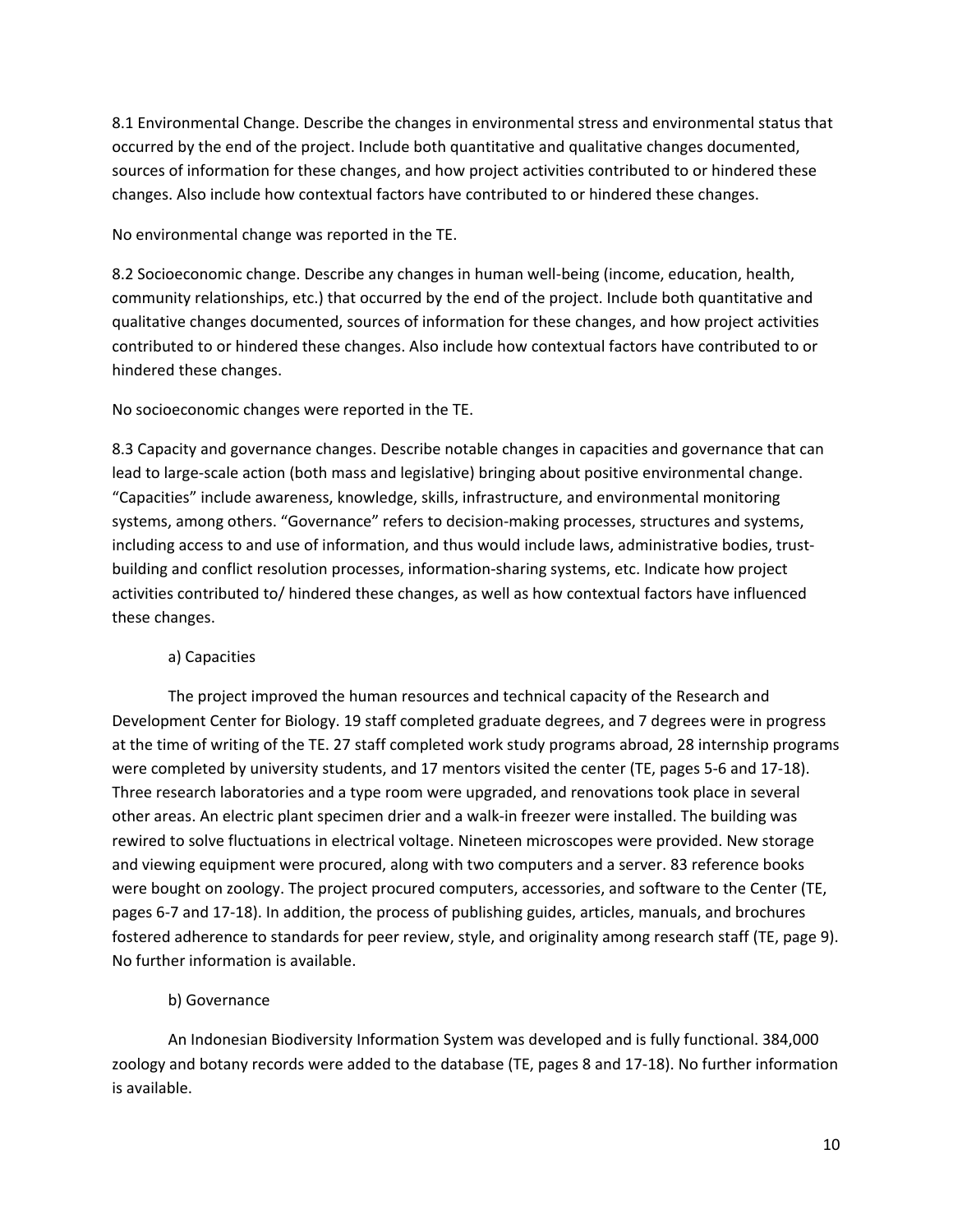8.4 Unintended impacts. Describe any impacts not targeted by the project, whether positive or negative, affecting either ecological or social aspects. Indicate the factors that contributed to these unintended impacts occurring.

No unintended impacts were reported in the TE.

8.5 Adoption of GEF initiatives at scale. Identify any initiatives (e.g. technologies, approaches, financing instruments, implementing bodies, legal frameworks, information systems) that have been mainstreamed, replicated and/or scaled up by government and other stakeholders by project end. Include the extent to which this broader adoption has taken place, e.g. if plans and resources have been established but no actual adoption has taken place, or if market change and large-scale environmental benefits have begun to occur. Indicate how project activities and other contextual factors contributed to these taking place. If broader adoption has not taken place as expected, indicate which factors (both project-related and contextual) have hindered this from happening.

There was no evidence in the TE of mainstreaming, replication, or scaling up of the project's initiatives.

### **9. Lessons and recommendations**

9.1 Briefly describe the key lessons, good practices, or approaches mentioned in the terminal evaluation report that could have application for other GEF projects.

This project, which was seen as innovative and risky at the time of approval, has demonstrated that it is worthwhile to invest in biological collections in other countries to aid in management and monitoring of plant and animal resources.

Individuals and institutions in the global biodiversity community are willing to support biodiversity collections in developing countries. International exposure and links to the global research community can be fostered through mentorship programs.

It is possible to establish world-class storage facilities for a major biodiversity collection of international importance.

The government of Indonesia fulfilled its cofinancing and implementation commitments to the project despite the economic and political crises of 1997-1998. This is a response to the country's Biodiversity Action Plan and general concern for biodiversity.

The benefits of a biodiversity collections project would be extended through internship programs connecting different research centers.

Many of the adjustments made during implementation were needed because the time needed for certain activities was underestimated, or there was an underestimation of the number of specimens.

Having scientific advisors provide technical assistance based on need for short periods of time was sufficient, flexible, and cost effective compared to contracting full time consultants for long periods.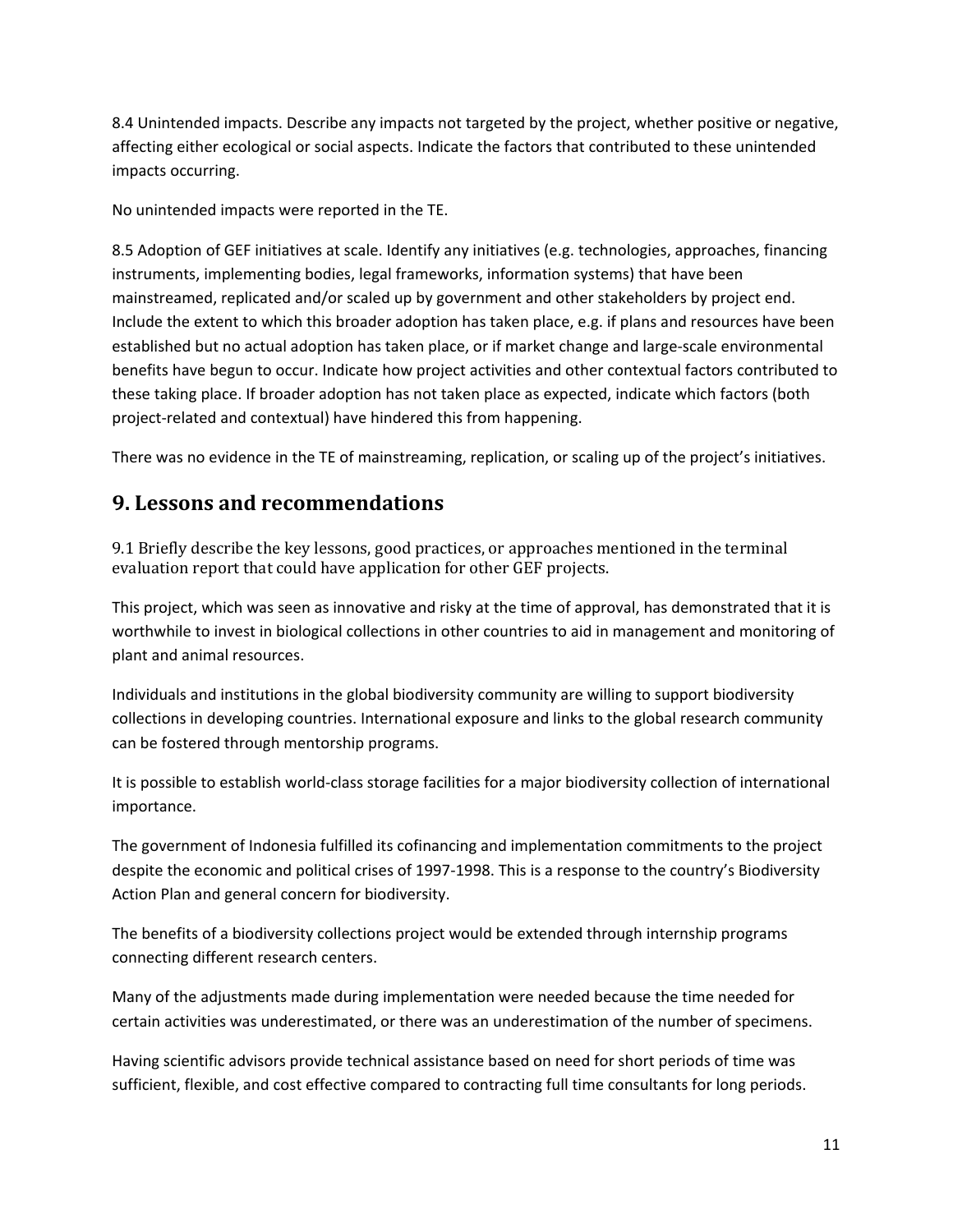9.2 Briefly describe the recommendations given in the terminal evaluation.

Staff must be prepared to change traditions that hamper implementation. Management must support staff in changing the work culture, and both groups must stay focused on the objective. That said, the project must work within and respect the organizational structure of the implementing institution. There must be a common desire to develop as independent and equal partners in the international research community.

An open and flexible project design with room for development is necessary for the development of database facilities. The institution must accept IT as the backbone of collections management and information dissemination. This requires effective teamwork between technical and IT staff.